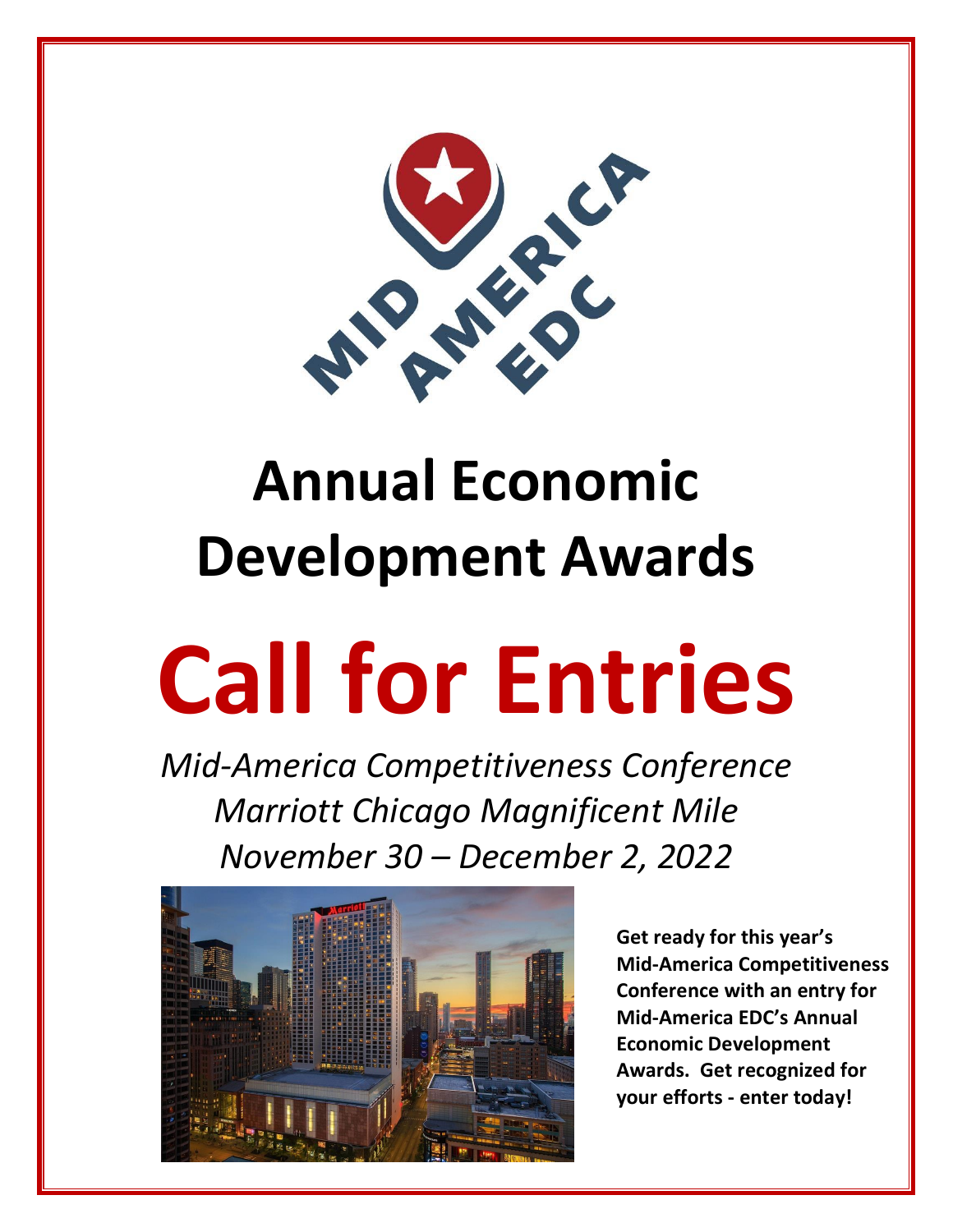

The Mid-America EDC invites you to participate in the Mid-America EDC Economic Development Awards program. These awards recognize outstanding endeavors in development of marketing materials, marketing events and economic development efforts in our thirteen Mid-America region states. Winners will be announced at the Mid-America Competitiveness Conference, November 30-December 2 in Chicago, Illinois. Award recipients will be recognized on the Mid-America EDC website and through our social media outlets! Don't miss this opportunity to highlight your organization's achievements!

**NEW THIS YEAR!** In order to streamline the submission process, we are providing an additional submission option for your narrative portion. If you would like, you can now submit via video for online entries. This should not be a polished video, but is just you telling your story to a camera instead of providing the written narrative. You may still provide additional background materials with your video narrative. And, you may still submit via written narrative, if that is your preference! Just one additional format for submissions.

Please note: Winners and runners up will be notified in early October. Winners will be asked to provide electronic photos related to their award to be used for marketing purposes. The Economic Impact Deal of the Year Winner(s) will be asked to present a 2-3 minute overview of their winning Deal at the Awards Luncheon at the conference.

### Eligibility:

The competition is open to all economic development organizations. Projects or organizations nominated must be located or serve a state in the Mid-America EDC region. **Entries must have been executed between January 2021 and July 2022.** Each entry may only be submitted in one category; however, there is no limit to the number of entries in multiple categories an organization may submit. Each entry must include the size of your city or region.

### Entry Guidelines:

Entries must be received no later than August 26, 2022 with non-member entry fees payable to Mid-America EDC. Entries become the property of Mid-America EDC and cannot be returned. Mid-America EDC assumes no responsibility for lost or damaged materials. All finalists will be notified in early October 2022.

- **To submit your entry by mail**, first reproduce **two copies**, complete and staple Entry Form B to each entry; then complete Entry Form A, attach the entry fees and mail **2 copies** of the entire packet (both forms A and B and your submission items).\*
- **To submit your entry electronically** (via check or credit card payment), [https://maedc.formstack.com/forms/2022\\_awards\\_call\\_for\\_entries.](https://maedc.formstack.com/forms/2022_awards_call_for_entries) Please note that you have the option to submit a link to a video narrative this year, rather than a written narrative. One entry per form via our online system, please. Please note that this is the only option for submissions via credit card.\*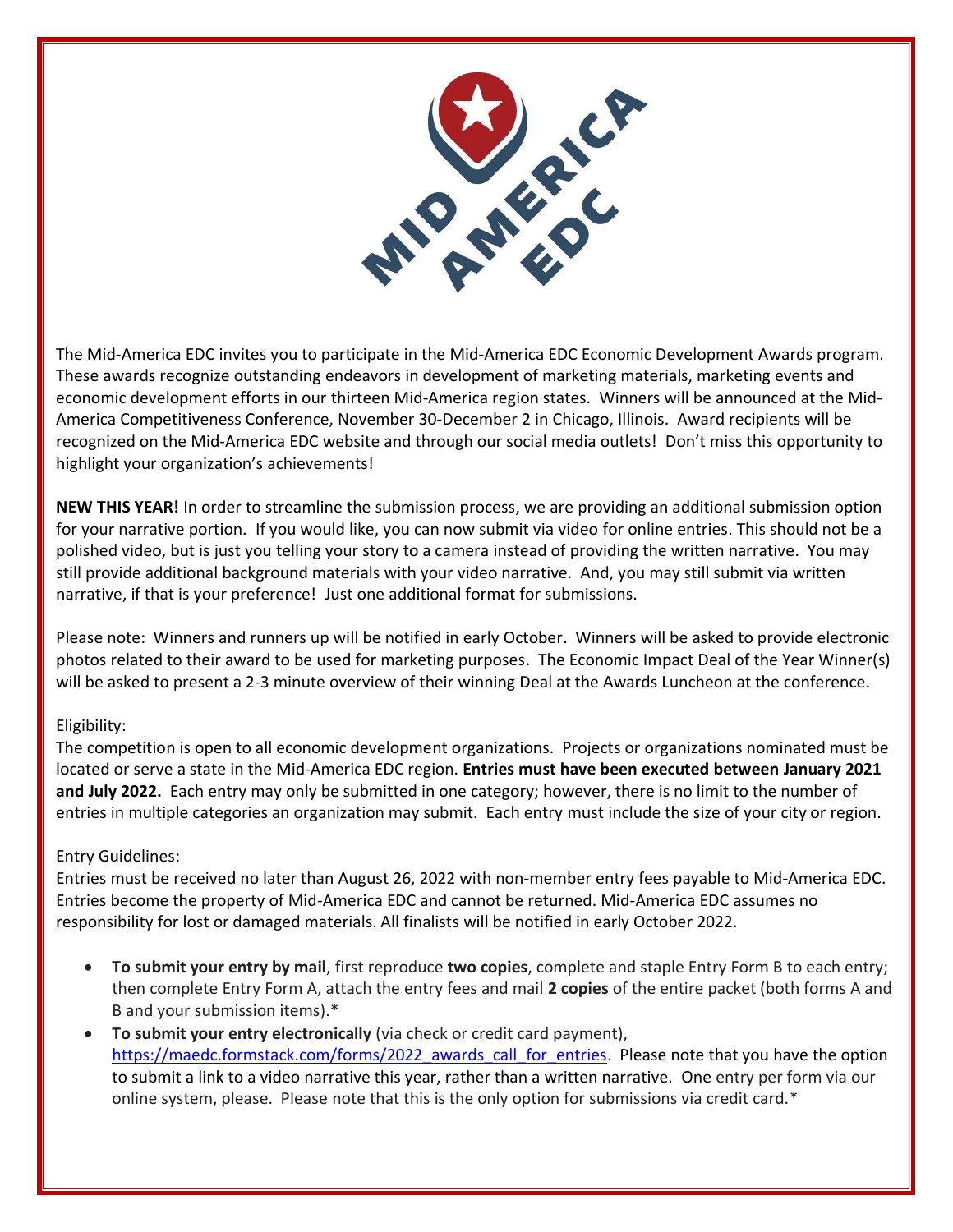### Judging/Awards

Award winners are selected at the discretion of the judges, who reserve the right to reassign entries and to award fewer awards per category based on submissions. Entries will be evaluated by an external judging committee according to the following criteria:

- o Effectiveness in reaching stated goals
- o Quality of content
- o Visual Impact
- o Design
- o Uniqueness, innovation & originality
- o Economic impact (Deal of the Year)

### **Categories**

### **All entries must include a brief narrative detailing your entry, including quantifiable results and/or success stories, and economic benefits to your community or organization related to the entry.**

- **Economic Impact Deal of the Year:** This award recognizes a project having significant and measurable impact on a City, County and Region. The project must have already broken ground and be in the initial phase of implementation between January 2021 and July 2022. The measurable impact can include capital investment, jobs, supplier network, economic impact or new partnership initiatives that positively improved the community. *The winner for each division (small and large) in this category, will be asked to provide a two to three minute presentation (including a short video if you prefer) during the Competitiveness Conference Awards Luncheon.*
- **Marketing Program:** May include: An overall comprehensive marketing program to market a community, county, state, or region to a prospect; an Annual Report or Newsletter; Online Programs, and/or a Specific Program or Event. The expected outcome of the submission should be to inform, promote successes or to elicit a response for more information, and/or generate leads. Overall objective and outcomes should be included in the narrative.
- **Overcoming Adversity:** Project or best practice that your community, region, or state utilized during a situation of overcoming a challenge – anything from a factory shut-down, to a COVID-19 response plan, or natural disaster. Entries will be judged based on the creativity and impact the project/best practice had on overcoming adversity.
- **Workforce & Talent:** Activity and/or innovative program that attracts new talent to your area, strengthens the skills of your existing workforce and/or encourages retention of young/new talent in your area.
- **Entrepreneurial Award**: A program that offers a unique approach to enhancing the Entrepreneurial culture in your city or region and/or a unique approach for assisting young companies through the start-up/early stage of a business life cycle. This award can be a new or relatively new effort in your community.
- **Placemaking:** Projects or programs to make your community a better place to live, work, and play by transforming underutilized public spaces into vibrant community places. Placemaking capitalizes on a local community's assets, inspirations and potential that contribute to people's health, happiness, safety and well-being. As a place becomes more desirable and welcoming, people will want to spend more time in them.